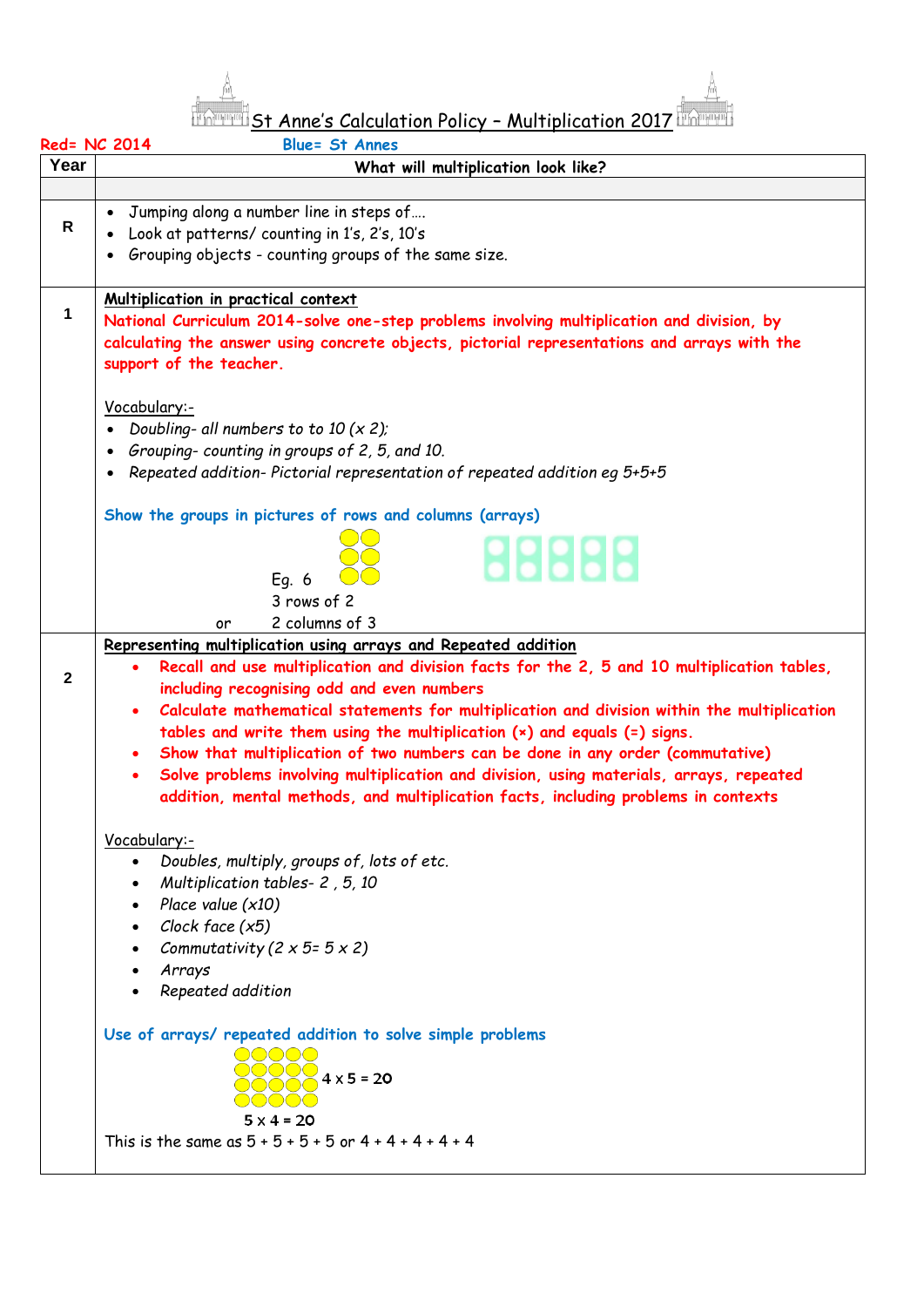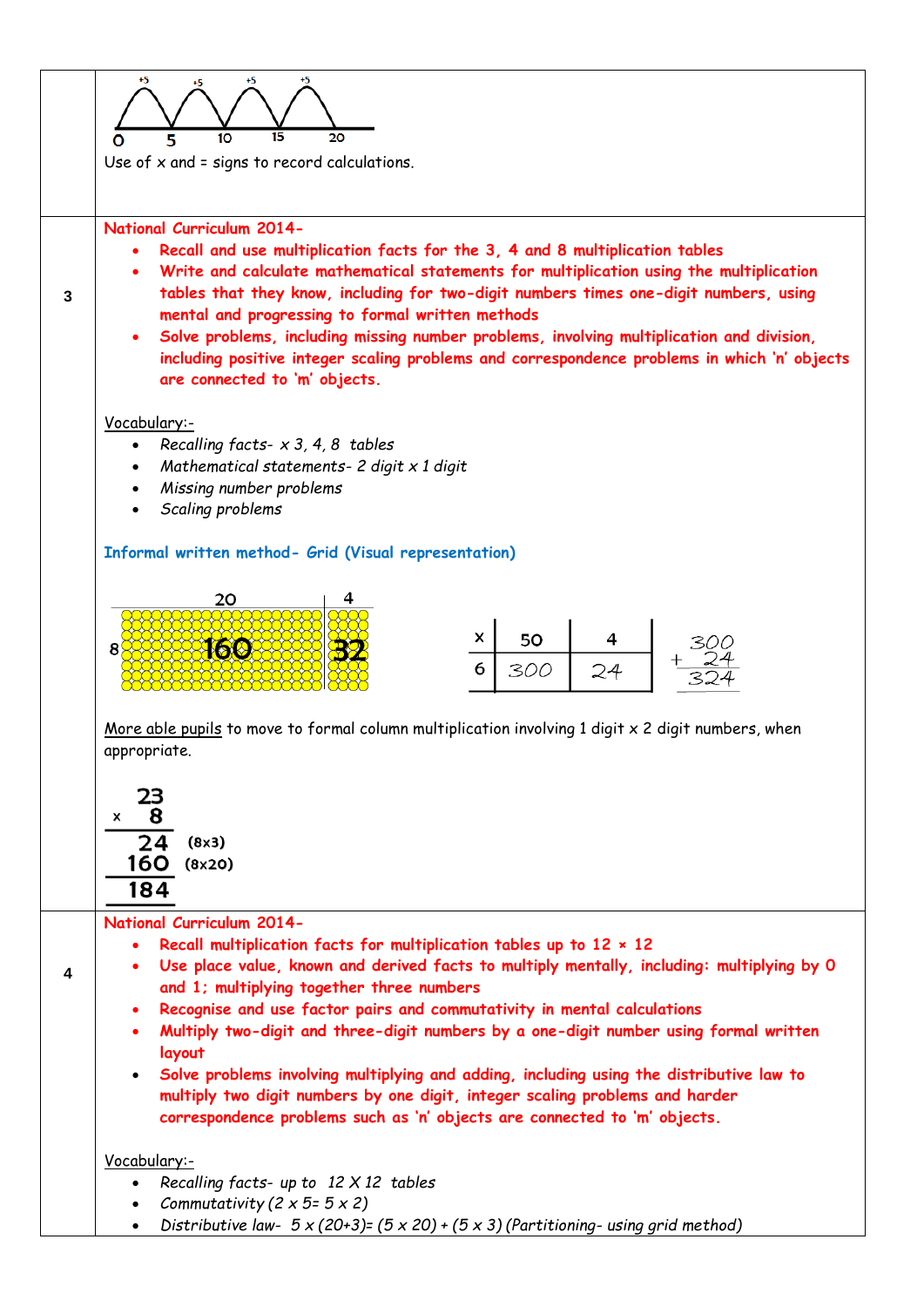| Consolidate informal Grid Method (supporting use of the Distributive law) |                                                                                                                                                          |  |  |  |  |  |
|---------------------------------------------------------------------------|----------------------------------------------------------------------------------------------------------------------------------------------------------|--|--|--|--|--|
|                                                                           | x<br>50                                                                                                                                                  |  |  |  |  |  |
|                                                                           | 24<br>6<br>300<br>(also 1 digit x 3 digit numbers)                                                                                                       |  |  |  |  |  |
|                                                                           | Formal written method of multiplication (expanded version)                                                                                               |  |  |  |  |  |
|                                                                           |                                                                                                                                                          |  |  |  |  |  |
|                                                                           | 23<br>8                                                                                                                                                  |  |  |  |  |  |
| X                                                                         |                                                                                                                                                          |  |  |  |  |  |
|                                                                           | 24<br>(8x3)<br>160 (8x20)                                                                                                                                |  |  |  |  |  |
|                                                                           |                                                                                                                                                          |  |  |  |  |  |
|                                                                           |                                                                                                                                                          |  |  |  |  |  |
|                                                                           | 184                                                                                                                                                      |  |  |  |  |  |
|                                                                           | National Curriculum 2014-                                                                                                                                |  |  |  |  |  |
|                                                                           | Multiply numbers up to 4 digits by a one- or two-digit number using a formal written<br>٠<br>method, including long multiplication for two-digit numbers |  |  |  |  |  |
|                                                                           | Multiply numbers mentally drawing upon known facts                                                                                                       |  |  |  |  |  |
|                                                                           | Multiply whole numbers and those involving decimals by 10, 100 and 1000<br>$\bullet$<br>$\bullet$                                                        |  |  |  |  |  |
|                                                                           | Solve problems involving multiplication including using their knowledge of factors and<br>multiples, squares and cubes                                   |  |  |  |  |  |
|                                                                           | Solve problems involving multiplication, including understanding the meaning of the equals<br>٠                                                          |  |  |  |  |  |
|                                                                           | sign<br>Solve problems involving multiplication including scaling by simple fractions and problems                                                       |  |  |  |  |  |
|                                                                           | involving simple rates.                                                                                                                                  |  |  |  |  |  |
|                                                                           | Solve problems involving number up to 3 decimal places.                                                                                                  |  |  |  |  |  |
|                                                                           | Vocabulary:-                                                                                                                                             |  |  |  |  |  |
|                                                                           | Multiples, Factors, Common factors<br>$\bullet$                                                                                                          |  |  |  |  |  |
|                                                                           | Prime numbers, Prime factors, Composite (Non-Prime) numbers                                                                                              |  |  |  |  |  |
|                                                                           | Squared (2), Cubed (3)<br>Formal written methods- 4 digit $x$ 1 or 2 digit numbers                                                                       |  |  |  |  |  |

| x | 50      |     | 1500<br>イワハ |
|---|---------|-----|-------------|
|   | 30 1500 | 120 | 300         |
| 6 | 300     |     |             |

**Formal written method of multiplication** 

 **(Expanded) Short Multiplication Long multiplication (expanded) (up to 1 digit x 4 digit) (2 digit x 2 digit)**